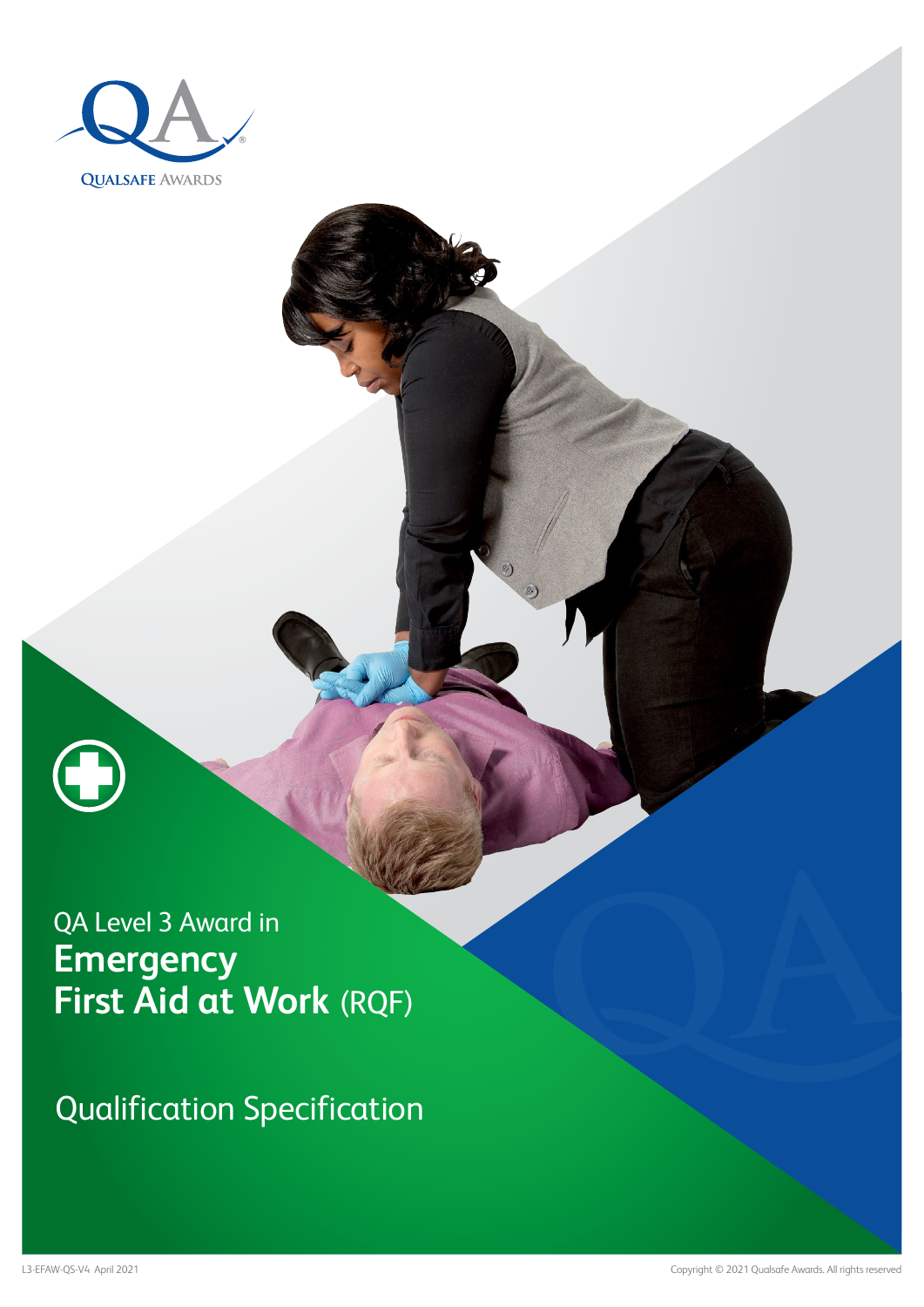# **Contents**



## **[Qualification approval requirements...05](#page-4-0)**

### **[Course/Centre administration..................07](#page-6-0)**

## **[Delivery and support............................................07](#page-6-0)**

| Specific equality issues relevant                                                                                                                                                                                                                                                                |  |
|--------------------------------------------------------------------------------------------------------------------------------------------------------------------------------------------------------------------------------------------------------------------------------------------------|--|
|                                                                                                                                                                                                                                                                                                  |  |
|                                                                                                                                                                                                                                                                                                  |  |
|                                                                                                                                                                                                                                                                                                  |  |
|                                                                                                                                                                                                                                                                                                  |  |
| Qualsafe Awards external quality assurance10                                                                                                                                                                                                                                                     |  |
|                                                                                                                                                                                                                                                                                                  |  |
|                                                                                                                                                                                                                                                                                                  |  |
|                                                                                                                                                                                                                                                                                                  |  |
| Appendix 1 - Qualification unit 12                                                                                                                                                                                                                                                               |  |
| <b>Appendix 2 - Occupational</b><br>knowledge, competence                                                                                                                                                                                                                                        |  |
|                                                                                                                                                                                                                                                                                                  |  |
| <b>Appendix 3 - Acceptable training/</b>                                                                                                                                                                                                                                                         |  |
| $\mathbf{A}$ and $\mathbf{A}$ are $\mathbf{A}$ and $\mathbf{A}$ and $\mathbf{A}$ are $\mathbf{A}$ and $\mathbf{A}$ are $\mathbf{A}$ and $\mathbf{A}$ are $\mathbf{A}$ and $\mathbf{A}$ are $\mathbf{A}$ and $\mathbf{A}$ are $\mathbf{A}$ and $\mathbf{A}$ are $\mathbf{A}$ and $\mathbf{A}$ are |  |

**[Appendix 4 – Qualifications suitable](#page-15-0)  [for internal quality assurance...................16](#page-15-0)**

### **Key Qualification Information**

Qualification number: Operational start date Total Qualification Time (TQT): Guided Learning Hours (GLH): Credit Value: Number of Units: Assessment Methods:

## **603/2367/X**

**1 October 2017**

- **6**
- **1 mandatory unit**
- **Theory assessment/multiple choice question paper: 1 x 15 question paper (minimum score 11)**
- **• Practical assessment 4 completed throughout the course**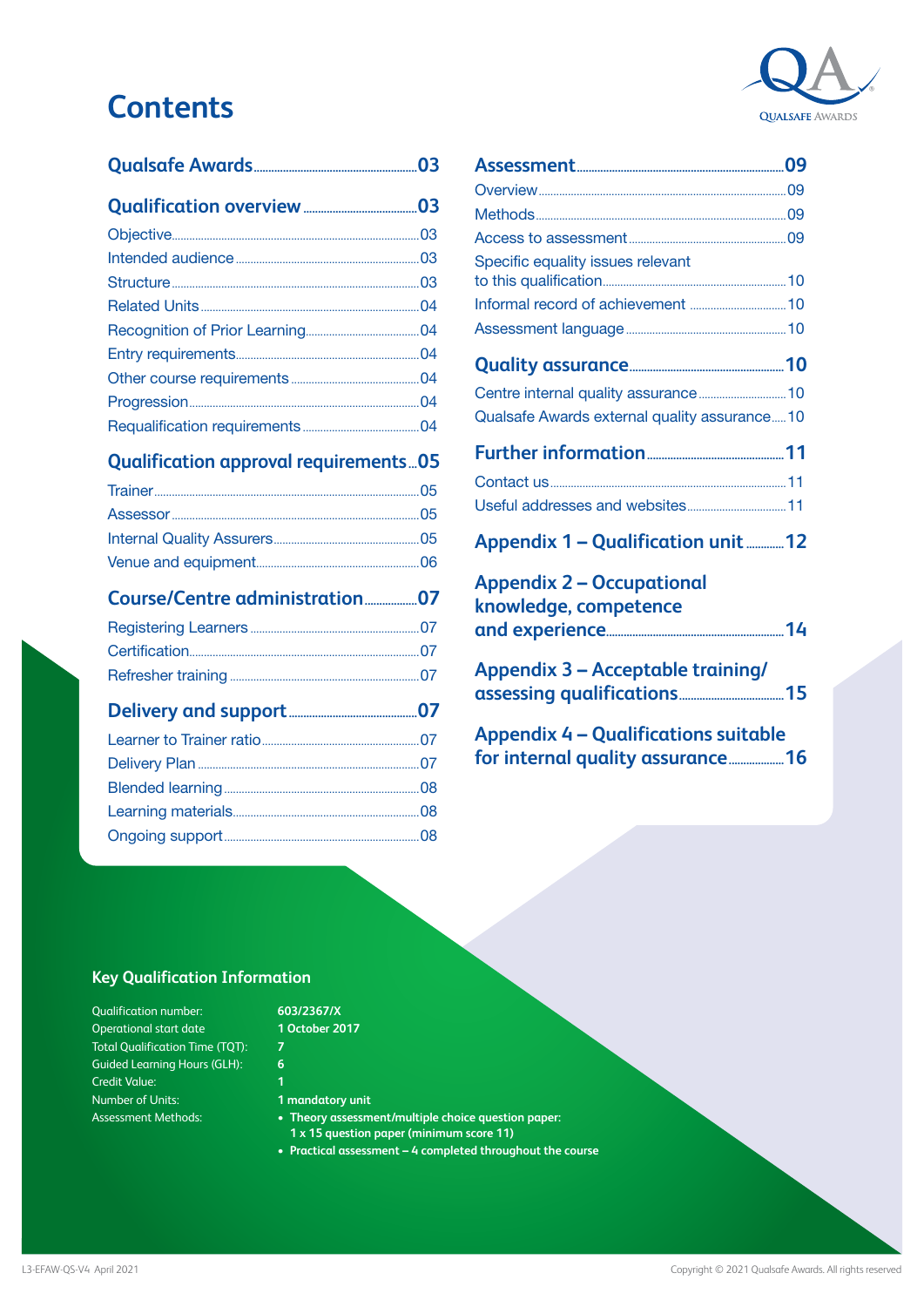

# <span id="page-2-0"></span>**Qualsafe Awards**

Not only is Qualsafe Awards (QA) one of the largest Awarding Organisations (AO) in the UK, we are also the biggest AO for First Aid qualifications, making us an extremely trusted and recognisable name that employers look for when selecting a training provider.

We are recognised and regulated by the Office of Qualifications and Examinations Regulation (Ofqual), Qualifications Wales and the Northern Ireland Council for the Curriculum, Examinations and Assessment (CCEA). This means we can offer Centres an extensive range of qualification suites including First Aid; Prehospital Care; Health and Safety; Mental Health First Aid; Licensing; Food Safety; Fire Safety; Education and Training; Manual Handling and Health and Social Care.

With a specialist team of subject matter experts on hand to support our Centres, including A&E Consultants, doctors, paramedics, nurses, physiotherapists and specialists in other sectors such as mental health, you can be confident that you are truly working with the industry experts.

# **Qualification overview**

This regulated qualification forms part of the QA First Aid suite of qualifications. The qualification and learning outcomes are based on the recommendations of:

- The Resuscitation Council (UK)
- A distinguished panel of experts in emergency medical care

This QA qualification is:

- For people who deal with first aid at work enabling them to be emergency first aiders under the Health and Safety (First Aid) Regulations 1981
- Based on the Health and Safety Executive (HSE) training standard for delivery of Emergency First Aid at Work (EFAW) courses for the purposes of the Health and Safety (First Aid) Regulations 1981

This qualification should enable Learners to attain the knowledge and practical competencies needed to deal with a range of emergency first aid situations.

Learners should be able to demonstrate the practical administration of safe, prompt, effective first aid in emergency situations with an understanding of the role of first aider.

This qualification specification provides information for Centres about the delivery of the QA Level 3 Award in Emergency First Aid at Work (RQF) and includes the unit information, assessment methods and quality assurance arrangements.

### **Objective**

The objective of the qualification is to benefit Learners by preparing them to deal with a range of emergency first aid situations and/or take on the role of emergency first aider in the workplace.

### **Intended audience**

This qualification is for people who have a specific responsibility at work, or in voluntary and community activities, to provide help to people in a range of emergency first aid situations.

### **Structure**

This qualification contains 1 mandatory unit with a Total Qualification Time (TQT) of 7 hours. Full details of this unit are in *Appendix 1*.

Learners must complete all assessments in the unit successfully within the registration period to achieve the qualification. The maximum period to achieve this qualification, including any referrals, is 4 weeks.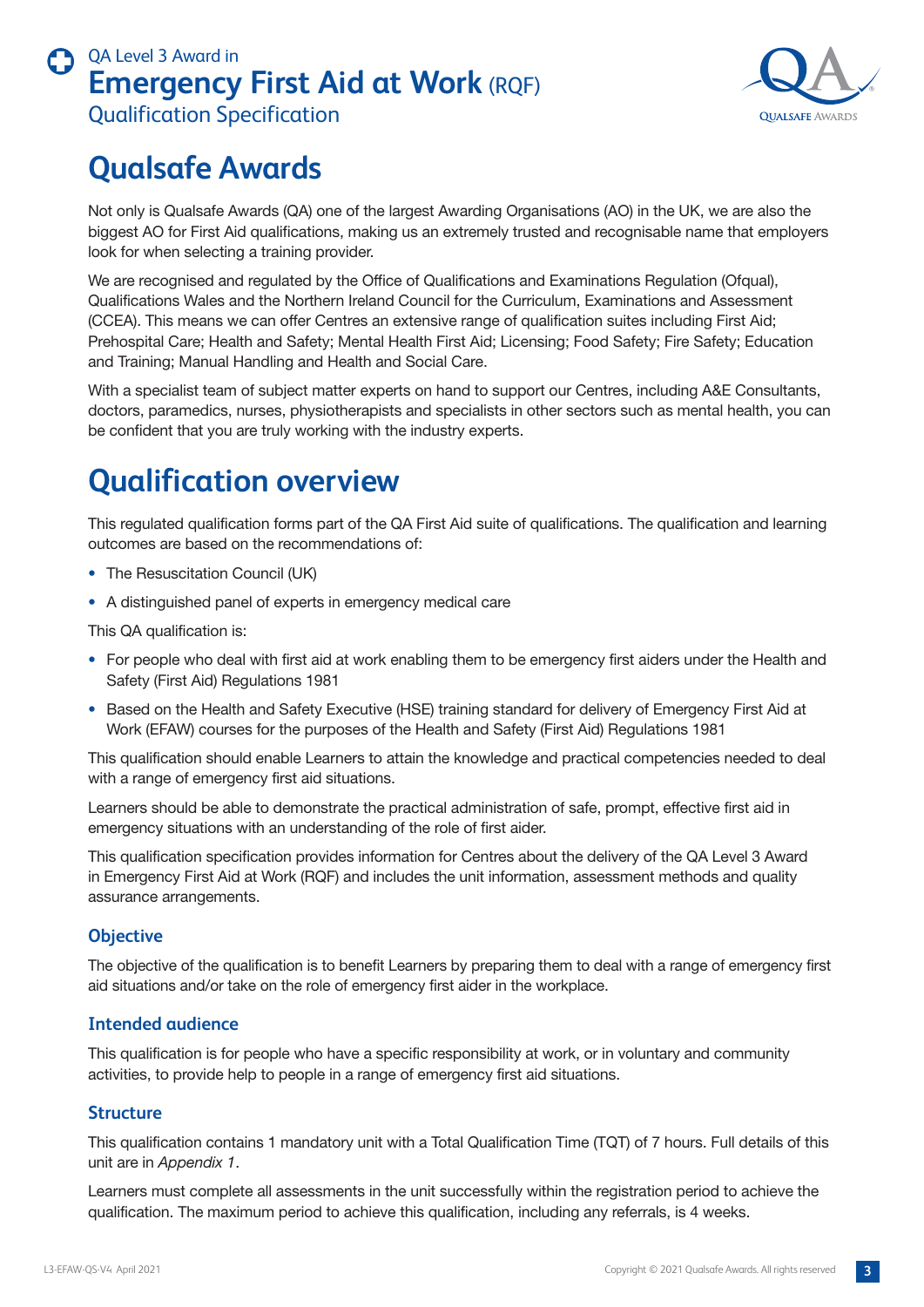

<span id="page-3-0"></span>TQT is the total number of hours required for a Learner to achieve this qualification. It has 2 elements:

- Guided Learning Hours (GLH) is the time a Learner is being taught and assessed under the immediate guidance of a Trainer/Assessor, which for this qualification is 6 GLH, and
- The number of hours a Learner will reasonably be likely to spend in preparation and study as directed by but not under the immediate guidance or supervision of a Trainer, e.g. pre-course reading, which for this qualification is 1 hour

### **Related units**

The QA Level 3 Award in Emergency First Aid at Work (RQF) contains 1 unit that also appears as Unit 1 (Emergency First Aid in the Workplace) of the QA Level 3 Award in First Aid at Work (RQF).

Therefore, assessments gained through the Emergency First Aid in the Workplace unit may be used towards achievement of the QA Level 3 Award in First Aid at Work (RQF) qualification providing it is achieved within its registration period.

### **Recognition of Prior Learning**

Recognition of Prior Learning (RPL) is a process for recognising any previous learning undertaken or assessments attained by a Learner. The Learner must prove they have met some or all the learning outcomes or assessment criteria for this qualification before RPL can be considered.

Any evidence submitted as RPL must be, valid, authentic, reliable, current and specific.

In some cases, Centres may need to carry out mapping against QA learning outcomes and assessment criteria to confirm comparability of qualification certificates or evidence being submitted. Mapping templates created by QA must be used for this process. Please see the QA *Recognition of Prior Learning (RPL) Policy* for further details.

RPL is considered for this qualification. The potential outcomes could include reduction or exemption of:

- Learning outcomes or GLH
- Assessments

RPL for this qualification **must** be approved by QA prior to implementation. **Note:** Charges may apply.

#### **Entry requirements**

Learners must be at least 14 years old on the first day of the training and be able to perform practical tasks at floor level. There are no other formal entry requirements but we strongly recommend that Learners have a minimum of Level 1 in literacy and numeracy or equivalent.

#### **Other course requirements**

Due to the practical nature of this course, Learners should wear appropriate clothing and footwear, e.g. trousers and flat footwear.

#### **Progression**

Learners may progress to the QA Level 3 Award in First Aid at Work (RQF).

The QA Level 3 Award in Emergency First Aid at Work (RQF) may be used towards other qualifications at the same and higher level, plus aid career progression in a relevant profession.

#### **Requalification requirements**

This qualification is valid for a period of 3 years. The Learner needs to retake the qualification before the certificate expiry date to remain qualified.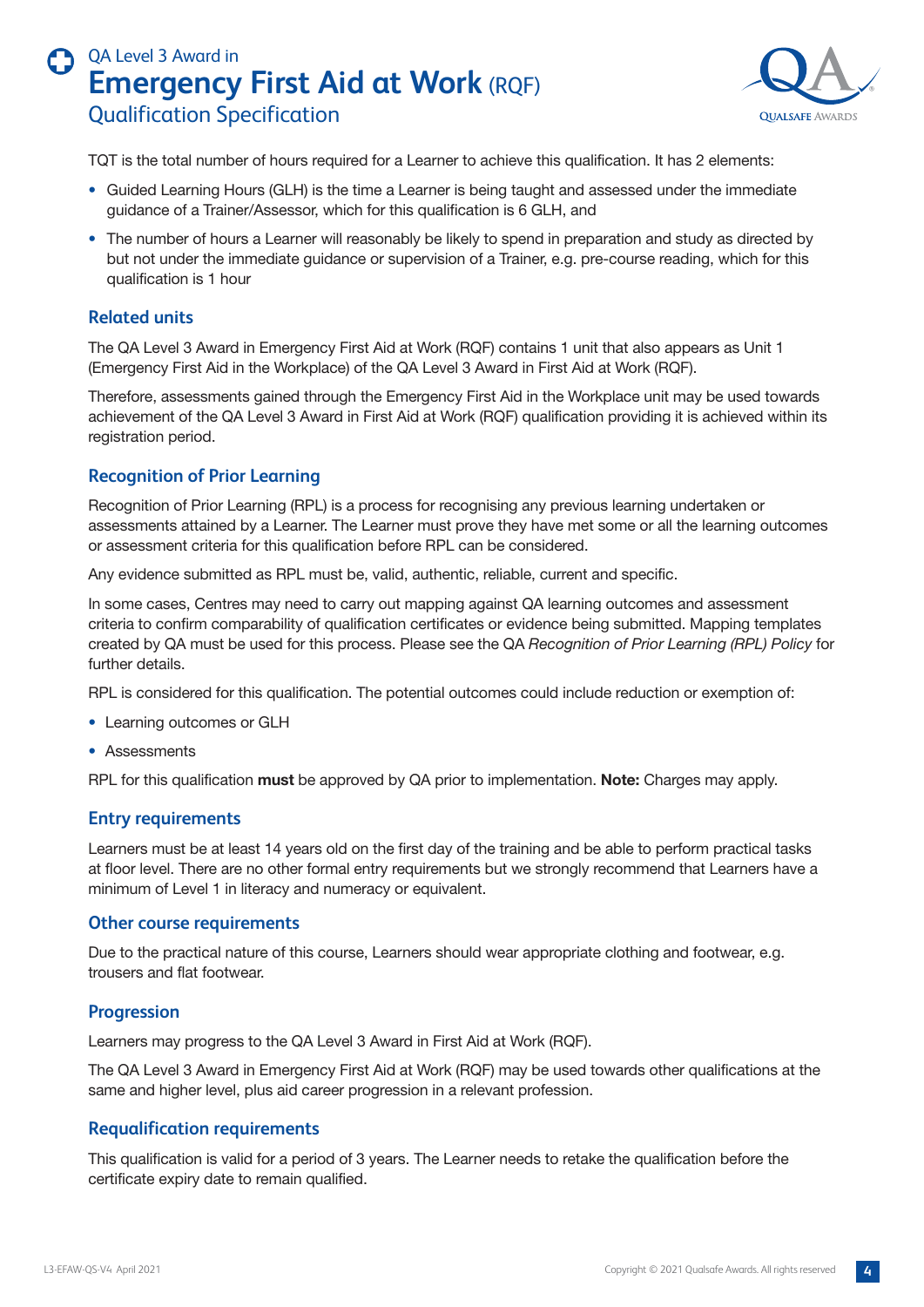

# <span id="page-4-0"></span>**Qualification approval requirements**

Qualsafe Awards requires the Centre:

- To have appropriate policies, systems and procedures in place
- To appoint suitable individuals from their personnel team to train, assess and quality assure their QA qualifications
- To have suitable and adequate venues, equipment and learning resources

In order to secure and maintain approval from QA, Centres need a minimum staffing requirement for each qualification suite they deliver, which for this qualification is:

| <b>One Trainer/Assessor</b>         | Responsible for the delivery and assessment of qualifications                                |
|-------------------------------------|----------------------------------------------------------------------------------------------|
| <b>One Internal Quality Assurer</b> | Responsible for quality assuring the delivery, assessment and awarding of this qualification |

Qualsafe Awards requires the Centre staff to read and understand QA's key policies and procedures, and to abide by their contents.

### **Trainer**

All Trainers should have the skills, knowledge and experience to be able to teach and demonstrate the subject. Each Trainer must be approved by Qualsafe Awards and provide evidence of:

- 1. A First Aid at Work qualification/medical registration as shown in *Appendix 2*
- 2. An acceptable teaching/training qualification as shown in *Appendix 3*
- 3. An acceptable log/record of teaching first aid as shown in *Appendix 2*

Trainers are expected to keep up to date with the subject area and provide evidence of continuing professional development (CPD).

#### **Assessor**

All Assessors should have the skills, knowledge and experience to be able to assess the subject. Each Assessor must be approved by Qualsafe Awards and provide evidence of:

- 1. A First Aid at Work qualification/medical registration as shown in *Appendix 2*
- 2. An acceptable assessing qualification as shown in *Appendix 3* **or** attendance at relevant CPD training with an Awarding Organisation (AO)
- 3. An acceptable log/record of assessing first aid as shown in *Appendix 2*

There is no requirement for a separate Assessor when delivering this qualification. Trainers can perform the role of both Trainer and Assessor providing they meet the requirements for each role.

Assessors are expected to keep up to date with the subject area and provide evidence of CPD.

### **Internal Quality Assurers**

Internal Quality Assurers (IQAs) of this qualification must have knowledge and competency in first aid as well as knowledge and competency in internal quality assurance. Each IQA must be approved by Qualsafe Awards and provide evidence of:

- 1. A First Aid at Work qualification/medical registration as shown in *Appendix 2*
- 2. An acceptable internal quality assurance qualification as shown in *Appendix 4* **or** attendance at relevant CPD training with an Awarding Organisation (AO)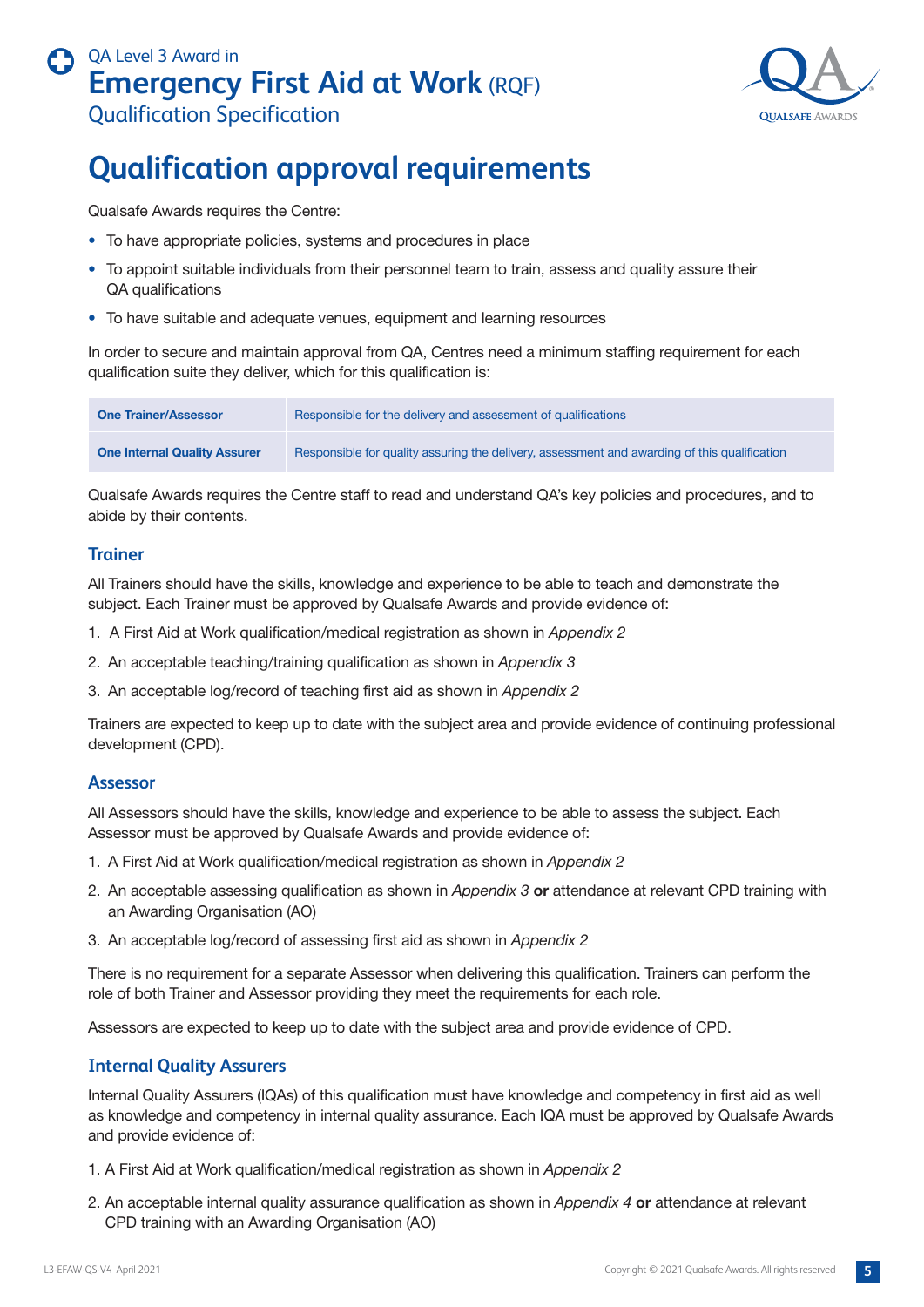

<span id="page-5-0"></span>IQAs are expected to keep up to date with the subject area and provide evidence of CPD.

They must also:

- Have knowledge of the requirements of the qualification they are quality assuring at the time the assessment is taking place
- Have knowledge and understanding of the role of IQAs
- Visit and observe assessments
- Carry out other related internal quality assurance

Full details of the Centre's requirements for internal quality assurance are in the QA *Centre Quality Assurance Guidance.* 

**Note:** IQAs cannot quality assure a course for which they were the Trainer and/or Assessor.

#### **Venue and equipment**

Quality training involves using premises conducive to learning and it is a Centre's responsibility to make sure all venues used for training and assessment purposes are suitable and adequate – whether these are hired or in-house training rooms. They must also comply with all current legislation.

In addition, it is important to use a wide range of equipment and learning resources to support delivery.

As a minimum, Centres must make sure their venues, equipment and other resources include:

| Resource/area:                                          | <b>Requirements:</b>                                                                                                                                                                                                                                                                      |
|---------------------------------------------------------|-------------------------------------------------------------------------------------------------------------------------------------------------------------------------------------------------------------------------------------------------------------------------------------------|
| <b>Resuscitation manikins</b>                           | Provide a minimum ratio of 1 manikin to every 4 Learners to facilitate training and assessment of<br>rescue breaths, chest compressions and Automated External Defibrillation (AED) pad placement.                                                                                        |
| <b>Hygiene</b>                                          | Sufficient procedures to maintain hygiene when using resuscitation manikins and other training<br>equipment.                                                                                                                                                                              |
| <b>Audio visual (AV) equipment</b><br>and training aids | Sufficient AV equipment and training aids to facilitate learning using varying teaching methods.                                                                                                                                                                                          |
| <b>Learning materials</b>                               | Provide Learners with clear and accurate reference books/handouts covering the topics included<br>in the qualification. Learners should have access to these reference materials for the validity of<br>their certification.                                                              |
| <b>AED trainers</b>                                     | Provide a minimum of 1 AED trainer to every 4 Learners. If fewer AED trainers are provided, adjust<br>learning hours/lesson plans accordingly to make sure Learners are not disadvantaged.                                                                                                |
| <b>Bandages and dressings</b>                           | Sufficient clean bandages, dressings and other items commonly found in a first aid kit to facilitate<br>training and assessment.                                                                                                                                                          |
| <b>Choking vest/manikins</b>                            | Provide Learners with suitable choking vests or manikins to facilitate training and assessment of<br>back blows and abdominal thrusts.                                                                                                                                                    |
| <b>Training venue</b>                                   | The training venue must meet acceptable health and safety standards and be conducive to<br>learning, with sufficient:<br>size, floor surfaces, seating, writing surfaces, toilet facilities, ventilation, lighting, heating, access,<br>exits, cleanliness, absence of distracting noise. |

#### **Optional catastrophic bleeding practical assessment**

The following resources are required for the optional catastrophic bleeding practical assessment:

- A manufactured tourniquet
- Equipment required for the application of an improvised tourniquet
- A replica wound with training equipment for wound packing
- Imitation haemostatic dressings or other dressings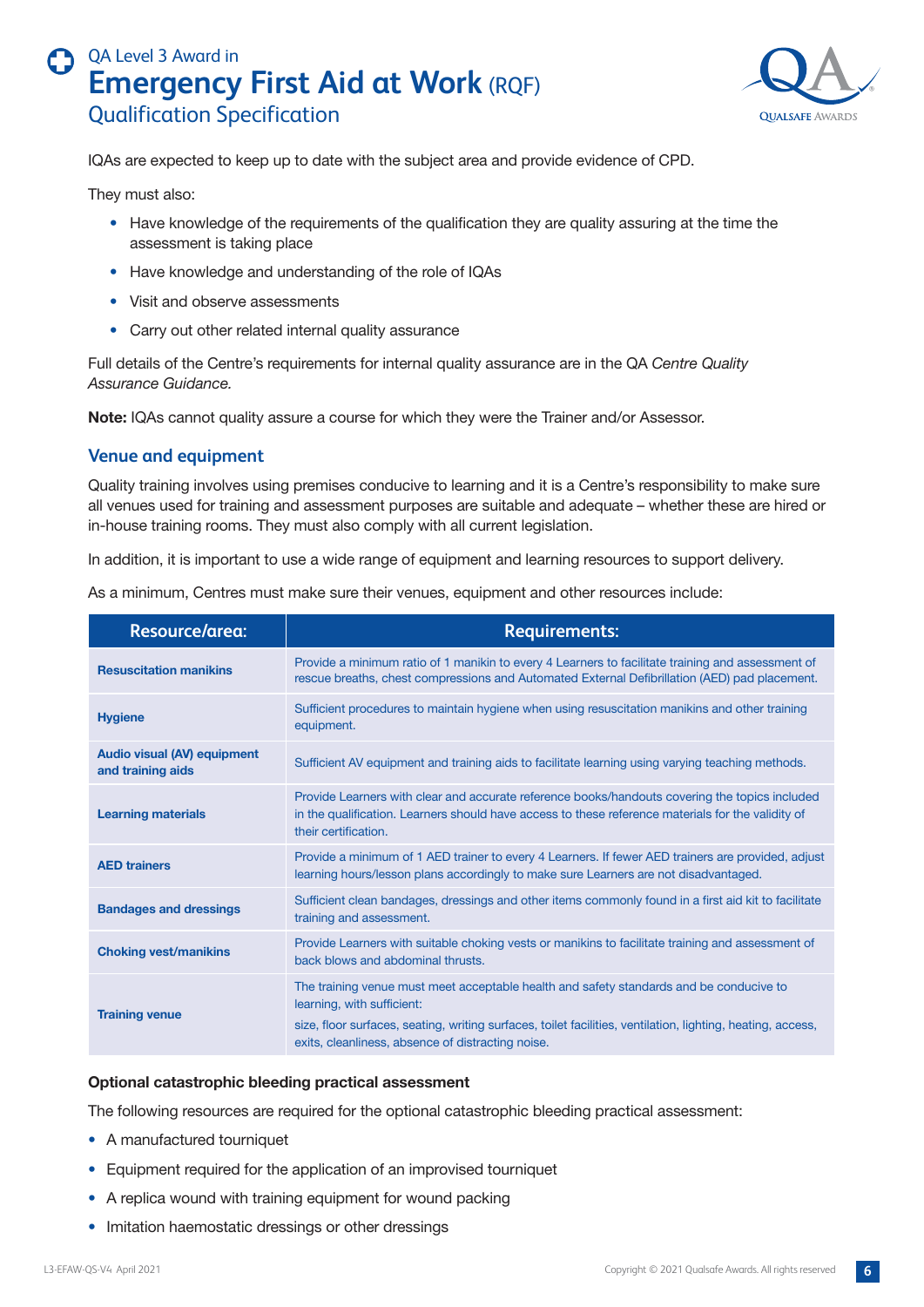

# <span id="page-6-0"></span>**Course/Centre administration**

### **Registering Learners**

Register Learners with Qualsafe Awards in accordance with the guidance in the QA *Centre Handbook*.

### **Certification**

After a Learner has completed an assessment, unit or qualification, whether they have passed or not, Centres must enter the details and assessment results on the Customer Portal at:

www.qualsafeawards.org

Centres will be given login details and guidance on using the Customer Portal when they are approved to deliver a QA qualification.

The Learner receives a certificate on achieving this qualification.

Learners who complete the optional training and assessment for use of tourniquets and haemostatic dressings have additional text included on their certificate to acknowledges these skills.

The certificate date is the date the Learner achieves the final unit. This qualification is valid for 3 years. The Learner needs to re-take the qualification and the assessments on or before the end of the 3 years to remain qualified.

QA have developed a verification tool that means the validity of every certificate can be verified online. This verification tool can be found on the QA website.

### **Refresher training**

Qualsafe Awards recommend Learners also complete annual refreshers to maintain their basic skills and keep up to date with any changes to first aid procedures. Recommended annual refresher training/qualifications include:

- QA Level 3 Award in First Aid at Work (Annual Refresher) (RQF)
- QA Level 2 Award in Basic Life Support and Safe Use of an Automated External Defibrillator (RQF)
- QA Level 2 Award in Basic Life Support and Management of Anaphylaxis (RQF)
- QA Level 2 Award in Basic Life Support for Adults and Children (RQF)

# **Delivery and support**

#### **Learner to Trainer ratio**

To maintain the quality of training and assessment, make sure the class ratio is no more than 12 Learners to 1 Trainer. The assessment space should allow Learners to sit at least 1 metre apart to prevent collusion during the theory/multiple choice question paper assessment. Never allow more Learners on the course than you can cater for during the assessment.

### **Delivery plan**

Qualsafe Awards provides Centres with a complimentary course programme and detailed lesson plans, which are carefully designed to meet the objective of this qualification and the needs of Learners, making sure Learners are adequately prepared for the assessments.

For Centres wanting to include additional skills, we have created an additional session for catastrophic bleeding, including use of tourniquets and haemostatic dressings.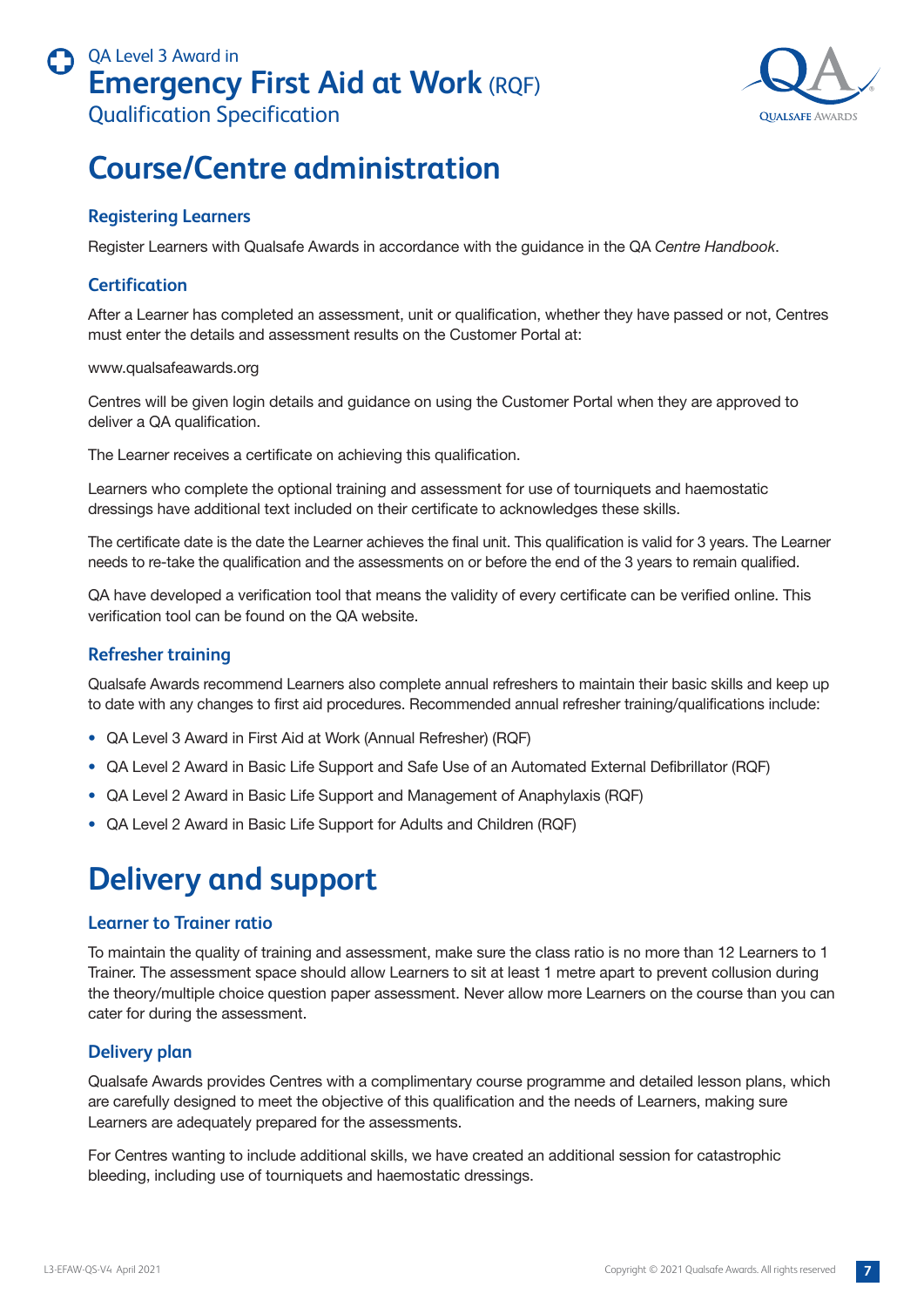

<span id="page-7-0"></span>Centres not using QA lesson plans, which are created and provided free on qualification approval, must submit their own delivery plan and have it approved by us **before** delivering this qualification. **Note:** Charges may apply. The delivery plan should:

- Include a course timetable and detailed lesson plans, clearly showing the required subjects and criteria/ learning outcomes are covered and the minimum 6 guided learning hours are met
- Be carefully designed to meet the objective of this qualification and the needs of Learners, making sure Learners are adequately prepared for the assessment
- Be emailed to: info@qualsafeawards.org

### **Blended learning**

This qualification can be delivered using a combination of distance learning and face-to-face classroom learning and assessment. The 'minimum' amount of classroom hours **must** be as detailed below with the remainder of the GLH having been completed by distance learning:



**Note:** Distance learning **must** be completed **before** the face-to-face classroom session and **all** assessments **must** take place in the classroom.

Distance learning can be delivered through either video conferencing or e-Learning. For this qualification, the following option is available:

Centres can use their own e-Learning content or virtual classroom to deliver the distance learning element. **This requires additional approval criteria**. See QA *Blended Learning Policy for Regulated First Aid Qualifications* and QA *Blended Learning Agreement for Regulated First Aid Qualifications.*

### **Learning materials**

Centres must provide each Learner with suitable reference materials that covers the lesson plans and learning outcomes for this qualification. We recommend either:

- *Emergency First Aid Made Easy* by Nigel Barraclough
- *Concise First Aid Made Easy* by Nigel Barraclough

Centres can choose alternative books or other learning materials but these **must be approved** by Qualsafe Awards prior to use. **Note:** Charges may apply.

### **Ongoing support**

Qualsafe Awards Centres should provide appropriate levels of support to Learners throughout the qualification. The purpose of the support is to:

- Assess knowledge and competence in relation to learning outcomes and the detailed assessment criteria of the unit within the qualification, see *Appendix 1*
- Give Learners feedback on their progress and how they might be able to improve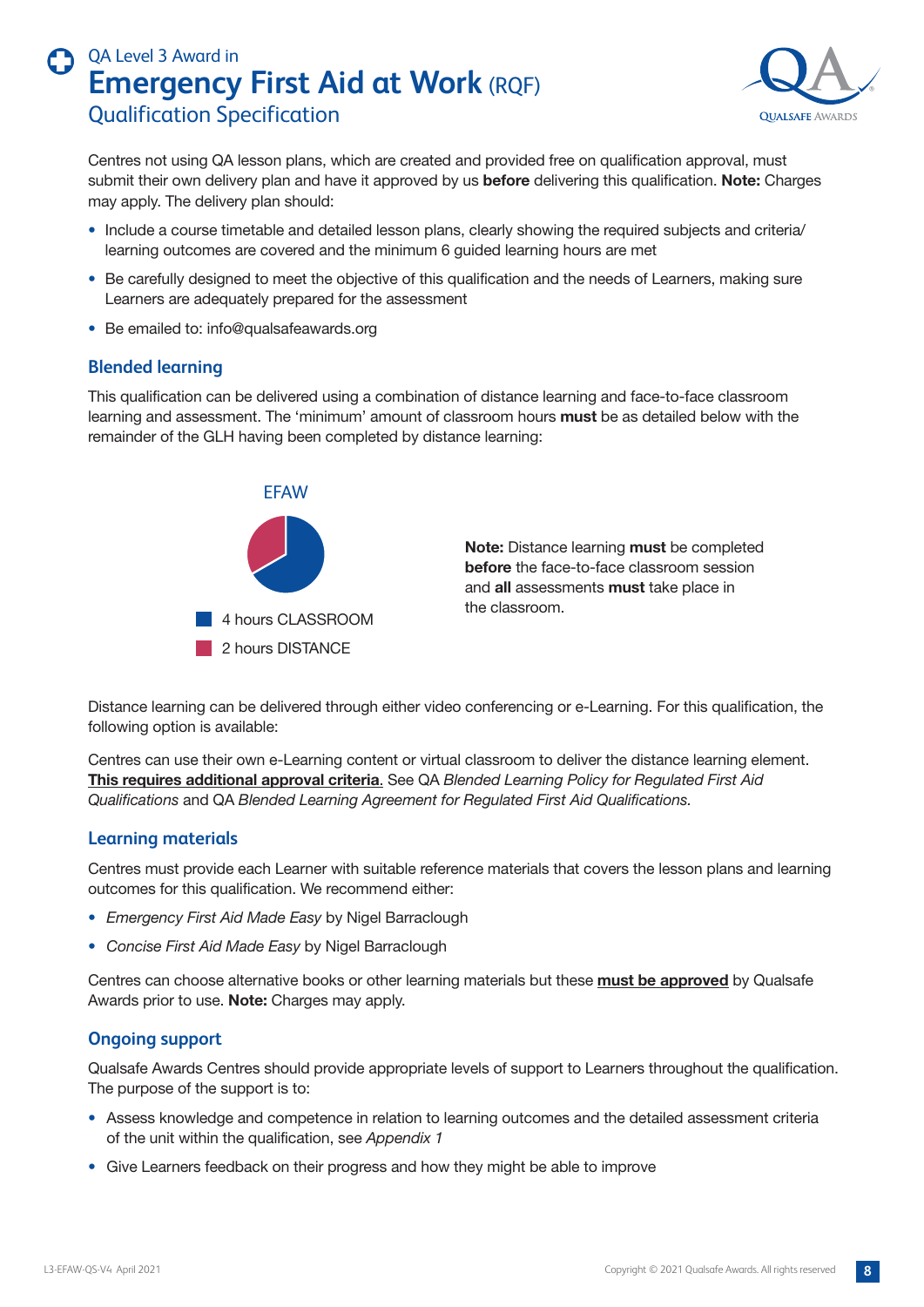<span id="page-8-0"></span>

### **Overview**

The QA Level 3 Award in Emergency First Aid at Work (RQF) skills and knowledge should be taught and assessed in accordance with currently accepted first aid practice in the UK.

### **Methods**

Qualsafe Awards has devised externally set, internally marked assessment tools to make sure Learners are assessed against the required knowledge, skills and understanding, as detailed in the learning outcomes and assessment criteria shown in *Appendix 1*. Centres should download all assessment papers from the Customer Portal in advance of the course. For each unit there are:

- Practical assessments observed by the Trainer throughout the course, with the results of each learning outcome recorded on the practical assessment paperwork, see QA *Guide to Assessing First Aid Qualifications*. There are 4 mandatory and 1 optional practical assessment for this qualification:
	- o CPR and safe use of an AED
	- o Choking casualty
	- o Unconscious casualty
	- o Wounds, bleeding and shock
	- o *Optional extra* Catastrophic bleeding
- Theory assessment/multiple choice question papers there is 1 paper for each Learner and Learners should answer all the questions under 'examination' conditions, see QA *Multiple Choice Question Paper Guidelines.* The maximum time allowed is 25 minutes. The minimum mark is 11 out of 15 in order to be considered for an overall 'Pass'.

**Note:** Centres should download all assessment papers from the Customer Portal in advance of the course.

#### **Access to assessment**

Qualsafe Awards is committed to equality when designing the assessments for this qualification. Centres can make sure they do not unfairly exclude the assessment needs of a particular Learner by following the QA *Access to Assessment Policy* to determine whether it is appropriate to make a:

- Reasonable adjustment or
- Special consideration

When a reasonable adjustment is made or requested, e.g. written or theory assessment delivered verbally, Centres must complete a Reasonable Adjustment Form and send it to QA with any relevant supporting evidence. Centres should retain a copy of this form for their own records.

Learners may be eligible for special consideration if they have been affected by adverse circumstances beyond their control. A Special Consideration Request Form should be completed and sent to QA for consideration along with supporting evidence prior to implementation. Centres should retain a copy of this form for their own records.

**Note:** If you have any suggestions for improvements, please let us know.

Learners should be informed about the Centre's and QA's appeals procedures and how they can access these.

**OUALSAFE AWARDS**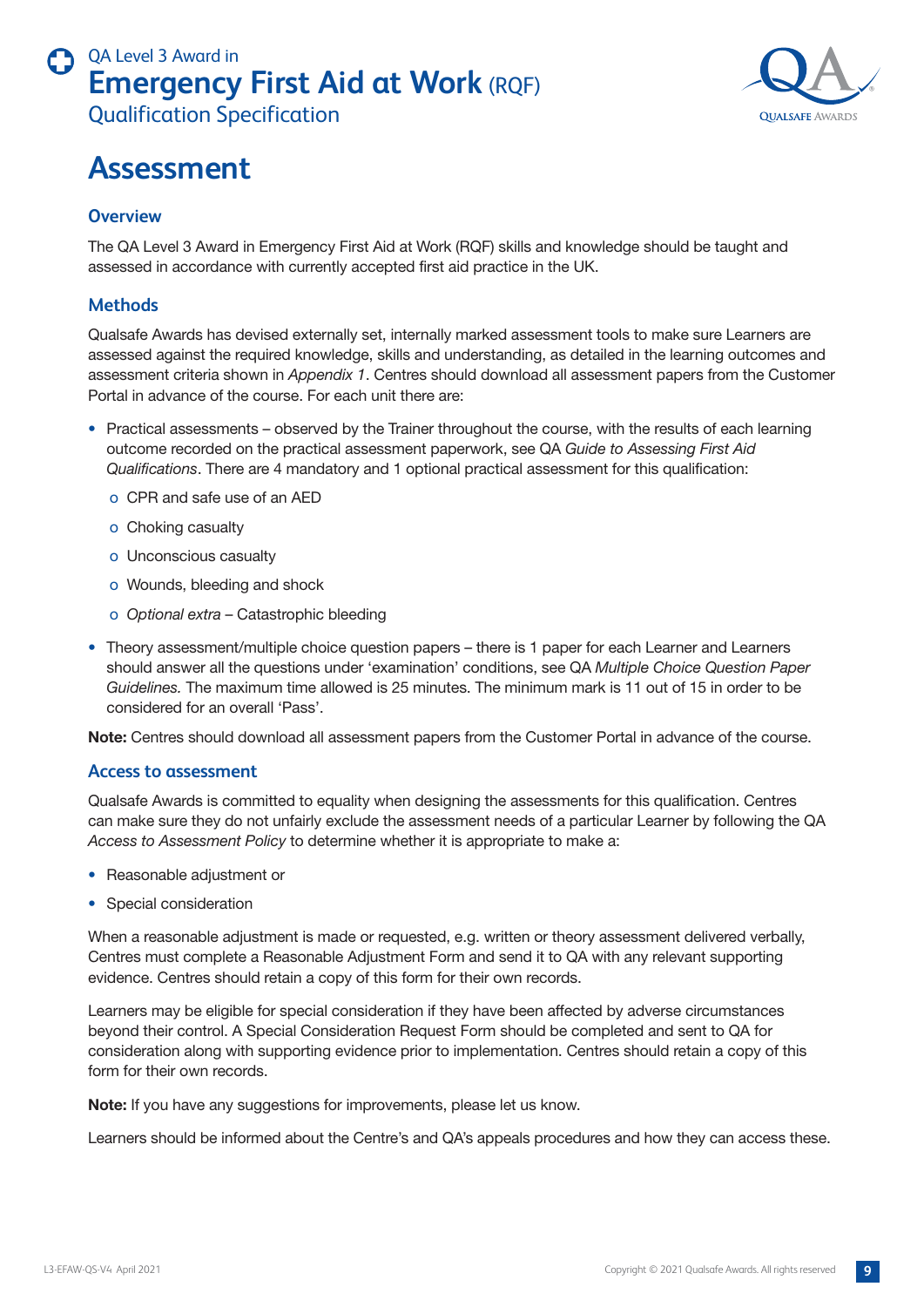

### <span id="page-9-0"></span>**Specific equality issues relevant to this qualification**

It is important no Learner is turned away from a training course due to disabilities or impairments. To assess competence and gain certification however, the Learner will need to demonstrate certain practical skills. For instance, for first aid qualifications the Learner must be assessed performing practical tasks such as CPR, as per QA *Guide to Assessing First Aid Qualifications*. To pass the assessment, the Learner must demonstrate the required practical skills without assistance from a third party.

### **Informal record of achievement**

If a Learner with disabilities cannot perform 1 or more of the practical tasks required, it may be possible for the Centre to provide a letter recording the learning outcomes that the Learner achieved. For example, a Learner may be able to demonstrate chest compression only CPR, instruct a third party how to place a casualty in the recovery position and pass the theoretical assessments. The letter should clearly state that "this record of achievement does **not** constitute a QA Level 3 Award in Emergency First Aid at Work (RQF)".

### **Assessment language**

Assessment in British Sign Language (BSL) may be permitted for this qualification for the purpose of a Reasonable Adjustment. See QA *Access to Assessment Policy*.

Assessment in languages other than English may be permitted. However, the certificate issued could only be used to support a role in the workplace as long as proficiency in English is not required for the role supported by this qualification. See QA *Language Policy*.

Prior approval from QA is required before any assessment is delivered through BSL or a language other than English. Any request will be considered in terms of viability and there may be charges depending on the work required to meet the request, e.g. translating assessment papers.

If a Learner passes the assessment process in another language or through BSL, their certificate will show extra information, including the language of assessment and if required, confirmation of the context in which the certificate can be used.

# **Quality assurance**

### **Centre internal quality assurance**

The Centre is required to sample a reasonable amount of assessments as part of the quality assurance of the qualification. This standardisation of assessment across Learners and Trainers is to make sure there is fairness and consistency in assessment practices. Further details can be found in the QA *Centre Quality Assurance Guidance*.

Centres must retain all Learner documents and records for a period of 3 years and make sure these are available for review by Qualsafe Awards or our representatives, e.g. External Quality Assurers (EQAs), on request.

### **Qualsafe Awards external quality assurance**

Qualsafe Awards operates a system of ongoing monitoring, support and feedback for approved Centres across the United Kingdom.

QA employs a risk-based model to decide the frequency of external quality assurance activity.

Further details of the Qualsafe Awards' external quality assurance programme can be found a in the QA *Centre Quality Assurance Guidance*.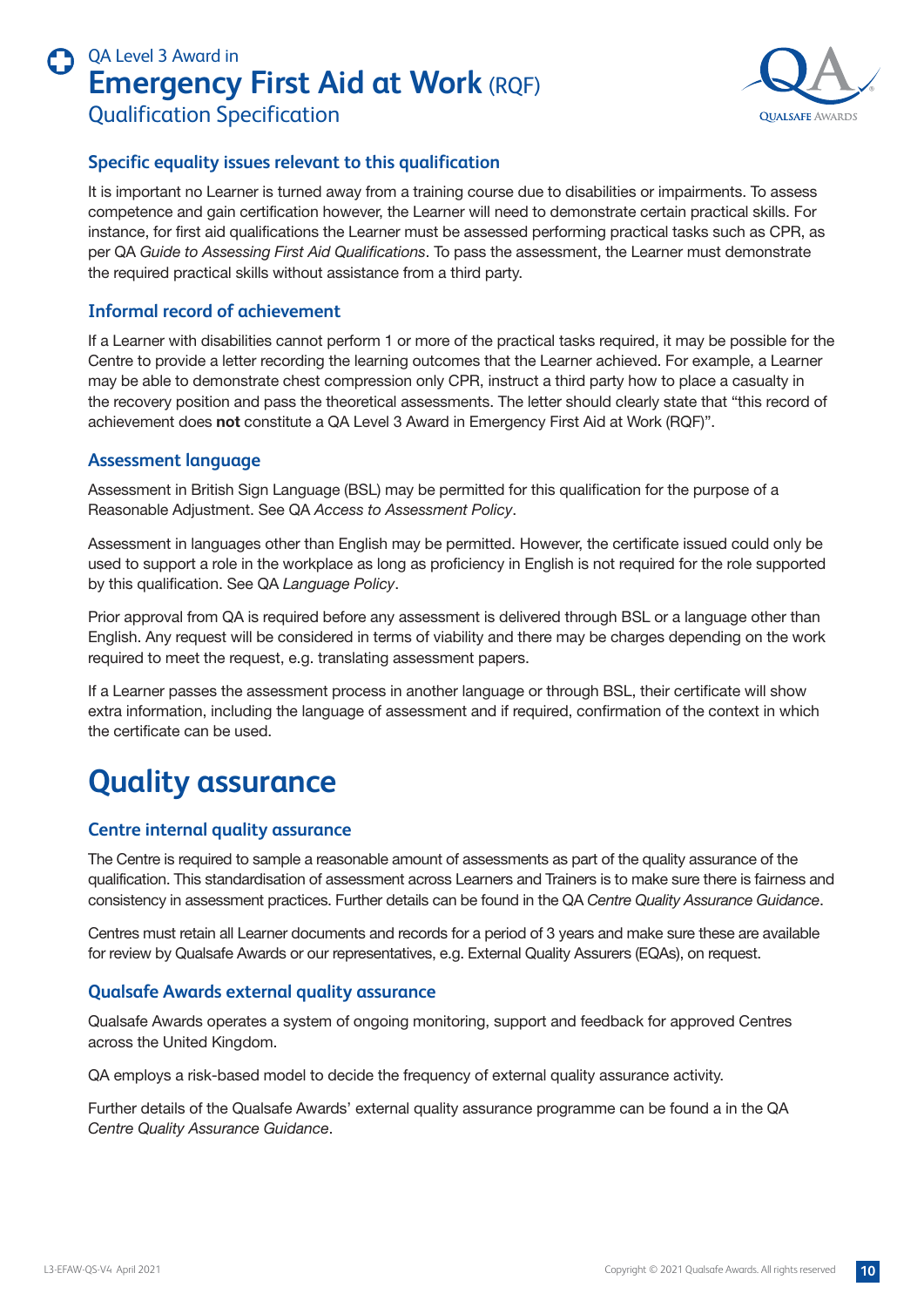

# <span id="page-10-0"></span>**Further information**

### **Contact us**

If you have any queries or comments we would be happy to help you, contact us:

Email: info@qualsafeawards.org

Tel: 0845 644 3305

### **Useful addresses and websites**

- Qualsafe Awards, City View, 3 Wapping Road, Bradford, BD3 0ED www.qualsafeawards.org/home
- Office of Qualifications and Examinations Regulation (Ofqual): www.gov.uk/government/organisations/ofqual
- Scottish Qualifications Authority (SQA) Accreditation: http://accreditation.sqa.org.uk
- Qualifications Wales: www.qualificationswales.org
- Health & Safety Executive (HSE): www.hse.gov.uk
- Resuscitation Council (UK): www.resus.org.uk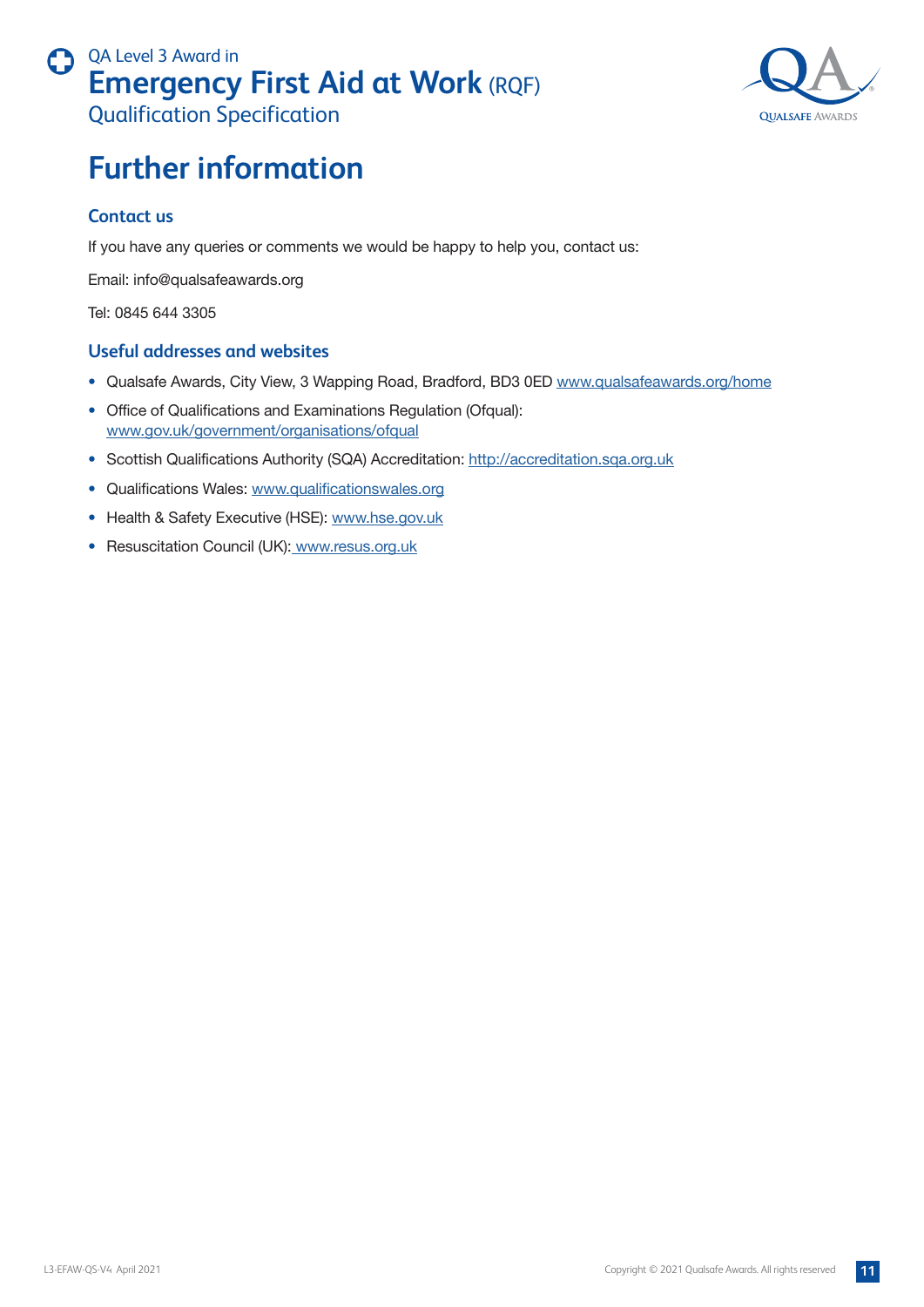

# <span id="page-11-0"></span>**Appendix 1 – Qualification unit**

## **Qualification unit 1**

The QA Level 3 Award in Emergency First Aid at Work (RQF) has 1 unit that Learners are required to complete in order to achieve the qualification.

| <b>Title:</b>                                                           | Unit 1 Emergency First Aid in the Workplace                                                                                                                                                                                                                                                                                                               |
|-------------------------------------------------------------------------|-----------------------------------------------------------------------------------------------------------------------------------------------------------------------------------------------------------------------------------------------------------------------------------------------------------------------------------------------------------|
| GLH:                                                                    | 6                                                                                                                                                                                                                                                                                                                                                         |
| Level:                                                                  | 3                                                                                                                                                                                                                                                                                                                                                         |
| <b>Learning outcomes</b><br><b>The Learner will:</b>                    | <b>Assessment criteria</b><br><b>The Learner can:</b>                                                                                                                                                                                                                                                                                                     |
| 1. Understand the role and<br>responsibilities of a first aider         | 1.1 Identify the role and responsibilities of a first aider<br>1.2 Identify how to minimise the risk of infection to self and others<br>1.3 Identify the need for <b>consent</b> to provide first aid                                                                                                                                                     |
| 2. Be able to assess an incident                                        | 2.1 Conduct a scene survey<br>2.2 Conduct a primary survey of a casualty<br>2.3 Summon appropriate assistance when necessary                                                                                                                                                                                                                              |
| 3. Be able to provide first aid to an<br>unresponsive casualty          | 3.1 Identify when to administer Cardiopulmonary Resuscitation (CPR)<br>3.2 Demonstrate CPR using a manikin<br>3.3 Justify when to place a casualty into the recovery position<br>3.4 Demonstrate how to place a casualty into the recovery position<br>3.5 Identify how to <b>administer first aid</b> to a casualty who is experiencing a <b>seizure</b> |
| 4. Be able to provide first aid<br>to a casualty who is choking         | 4.1 Identify when choking is:<br>• Mild<br>• Severe<br>4.2 Demonstrate how to administer first aid to a casualty who is choking                                                                                                                                                                                                                           |
| 5. Be able to provide first aid to a<br>casualty with external bleeding | 5.1 Identify the severity of external bleeding<br>5.2 Demonstrate how to control external bleeding                                                                                                                                                                                                                                                        |
| 6. Know how to provide first aid to a<br>casualty who is in shock       | 6.1 Recognise a casualty who is suffering from shock<br>6.2 Identify how to administer first aid to a casualty who is suffering from shock                                                                                                                                                                                                                |
| 7. Know how to provide first aid to a<br>casualty with minor injuries   | 7.1 Identify how to administer first aid to a casualty with:<br>• Small cuts<br>$\bullet$ Grazes<br>• Bruises<br>• Small splinters<br>7.2 Identify how to administer first aid to a casualty with minor burns and scalds                                                                                                                                  |

## **Continued on following page**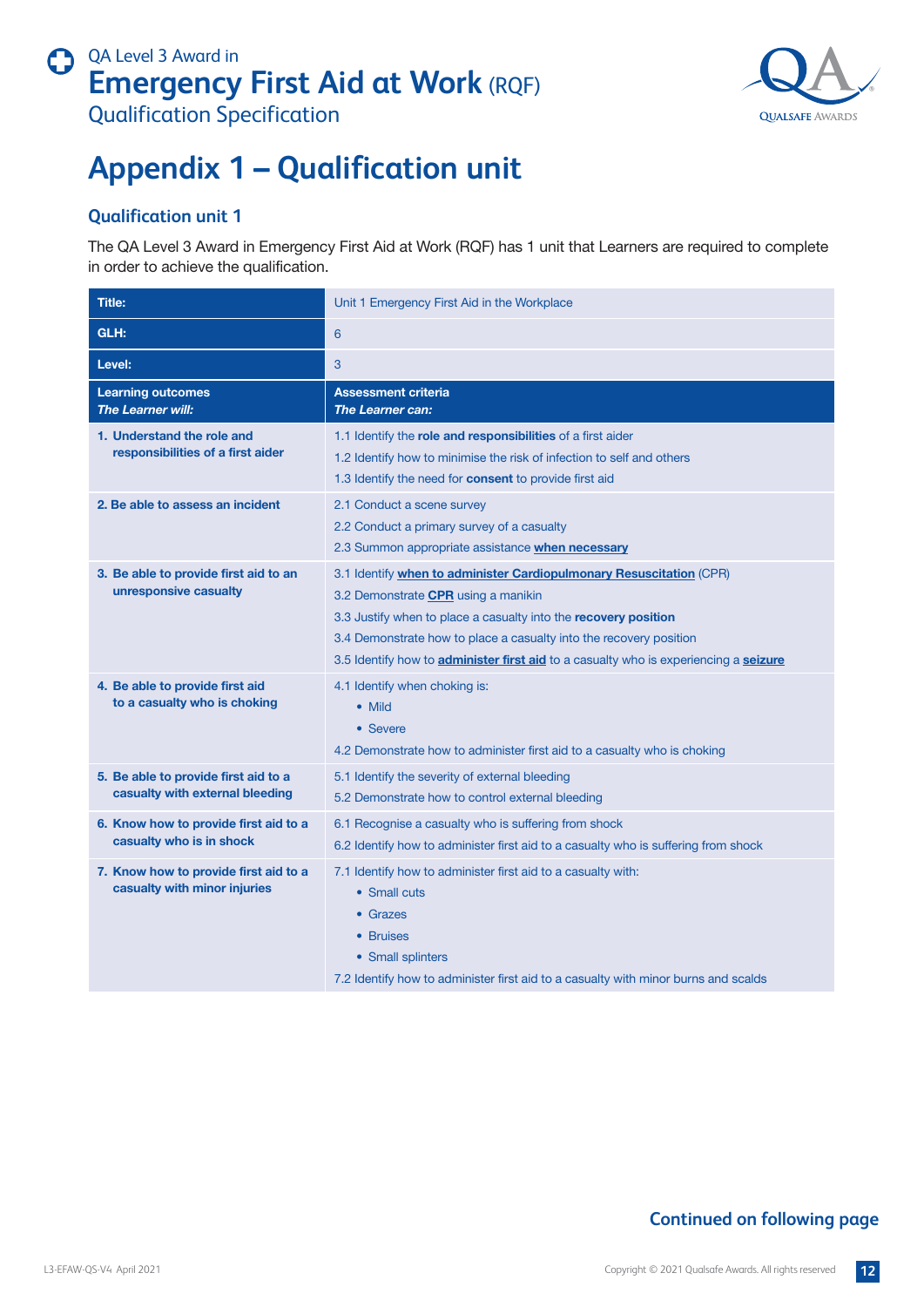

### **Continued from previous page**

| <b>Additional Information</b> | Role and responsibilities: may include reference to:                                                                                                                                      |
|-------------------------------|-------------------------------------------------------------------------------------------------------------------------------------------------------------------------------------------|
|                               | • Preventing cross infection                                                                                                                                                              |
|                               | • The need for recording incidents and actions                                                                                                                                            |
|                               | • Safe use of available equipment                                                                                                                                                         |
|                               | • Assessing an incident                                                                                                                                                                   |
|                               | • Summoning assistance                                                                                                                                                                    |
|                               | • Prioritising treatment                                                                                                                                                                  |
|                               | • Dealing with post incident stress                                                                                                                                                       |
|                               | <b>Others</b> may include:                                                                                                                                                                |
|                               | • Casualty receiving first aid                                                                                                                                                            |
|                               | • Work colleagues                                                                                                                                                                         |
|                               | • Other people within the workplace environment                                                                                                                                           |
|                               | <b>Consent:</b> Learners should be aware of the need for consent on a continual basis when<br>providing first aid. Implied consent can be assumed when treating an unresponsive casualty. |
|                               | When necessary: Learners should be able to evaluate a situation to determine when to<br>summon further assistance and what type of assistance to request.                                 |
|                               | When to administer Cardiopulmonary Resuscitation (CPR): must include agonal gasps.                                                                                                        |
|                               | <b>CPR</b> must include:                                                                                                                                                                  |
|                               | • 'Correct placement of AED pads' and                                                                                                                                                     |
|                               | • 'Follows AED instructions'                                                                                                                                                              |
|                               | <b>Recovery position:</b> a position that maintains a stable open draining airway.                                                                                                        |
|                               | <b>Administer first aid:</b> Provide appropriate help to a casualty, manage the situation and seek<br>appropriate assistance when necessary.                                              |
|                               | Seizure: relates to a generalised seizure.                                                                                                                                                |
|                               | First aiders should be suspicious of cardiac arrest in any casualty presenting with seizure.                                                                                              |
|                               | <b>Shock:</b> hypovolaemic shock (resulting from blood loss)                                                                                                                              |
| <b>Simulation</b>             | Simulation is permitted in this unit.                                                                                                                                                     |
|                               | The following ACs must be assessed by practical demonstration: 2.1, 2.2, 3.2, 3.4, 4.2, 5.2.                                                                                              |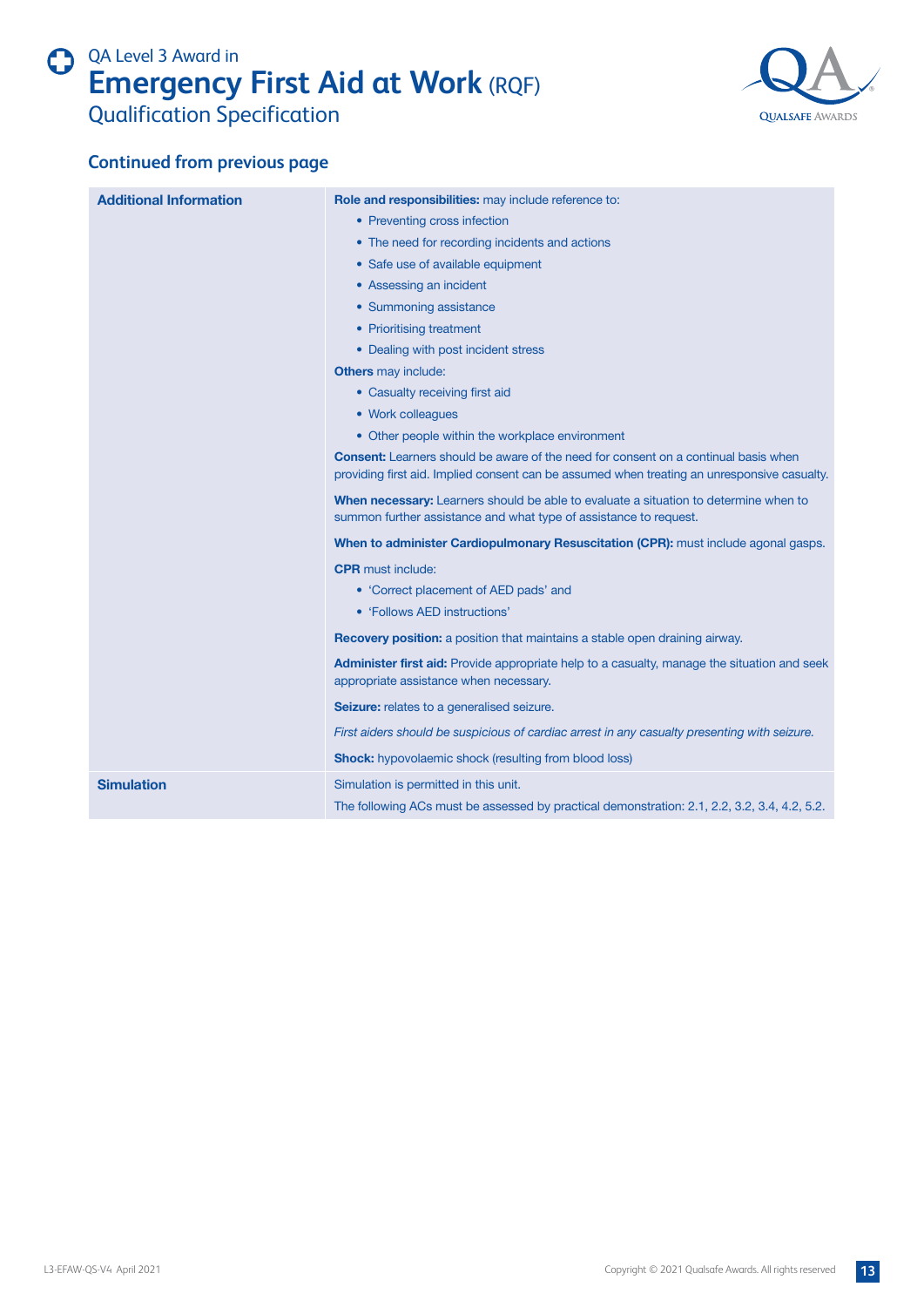# <span id="page-13-0"></span>QA Level 3 Award in **Emergency First Aid at Work** (RQF)



## Qualification Specification

# **Appendix 2 – Occupational knowledge, competence and experience**

### **Occupational knowledge and competence**

All Trainers, Assessors, IQAs and EQAs must have occupational knowledge and competence in first aid.

Acceptable evidence includes:

- Holding a current First Aid at Work certificate issued by an Ofqual/SQA Accreditation/Qualifications Wales/ CCEA Regulation recognised Awarding Organisation/Body (or equivalent\*) **or**
- Holding a current Offshore First Aid Certificate issued by a HSE approved training provider **or**
- Current registration as a Doctor with the General Medical Council (GMC)\*\* **or**
- Current registration as a Nurse with the Nursing and Midwifery Council (NMC)\*\* **or**
- Current registration as a Paramedic with the Health and Care Professions Council (HCPC)\*\*

\*recognised First Aid at Work certificate equivalents must be submitted to QA with comprehensive mapping which evidences that all assessment criteria of the FAW qualification have been achieved within the past 3 years.

\*\*registered healthcare professionals must act within their scope of practice and therefore have current expertise in first aid to teach/assess the subject.

#### **Teaching experience**

All Trainers must have experience in teaching first aid. Acceptable evidence includes either of the following:

- A 36-hour log of teaching first aid within 3 years. At least 1 First Aid at Work qualification delivered within 6 months **or**
- A record of being observed by a qualified/approved Trainer within 12 months, during which practical and theoretical topics were delivered competently for a duration of 6 GLH

#### **Assessing experience**

All assessors must have experience in assessing first aid. Acceptable evidence includes either of the following:

- A log of performing assessments on 6 first aid courses within 3 years **or**
- A record of being observed by a qualified/approved assessor within 12 months, during which 4 practical and 1 theoretical assessment were delivered competently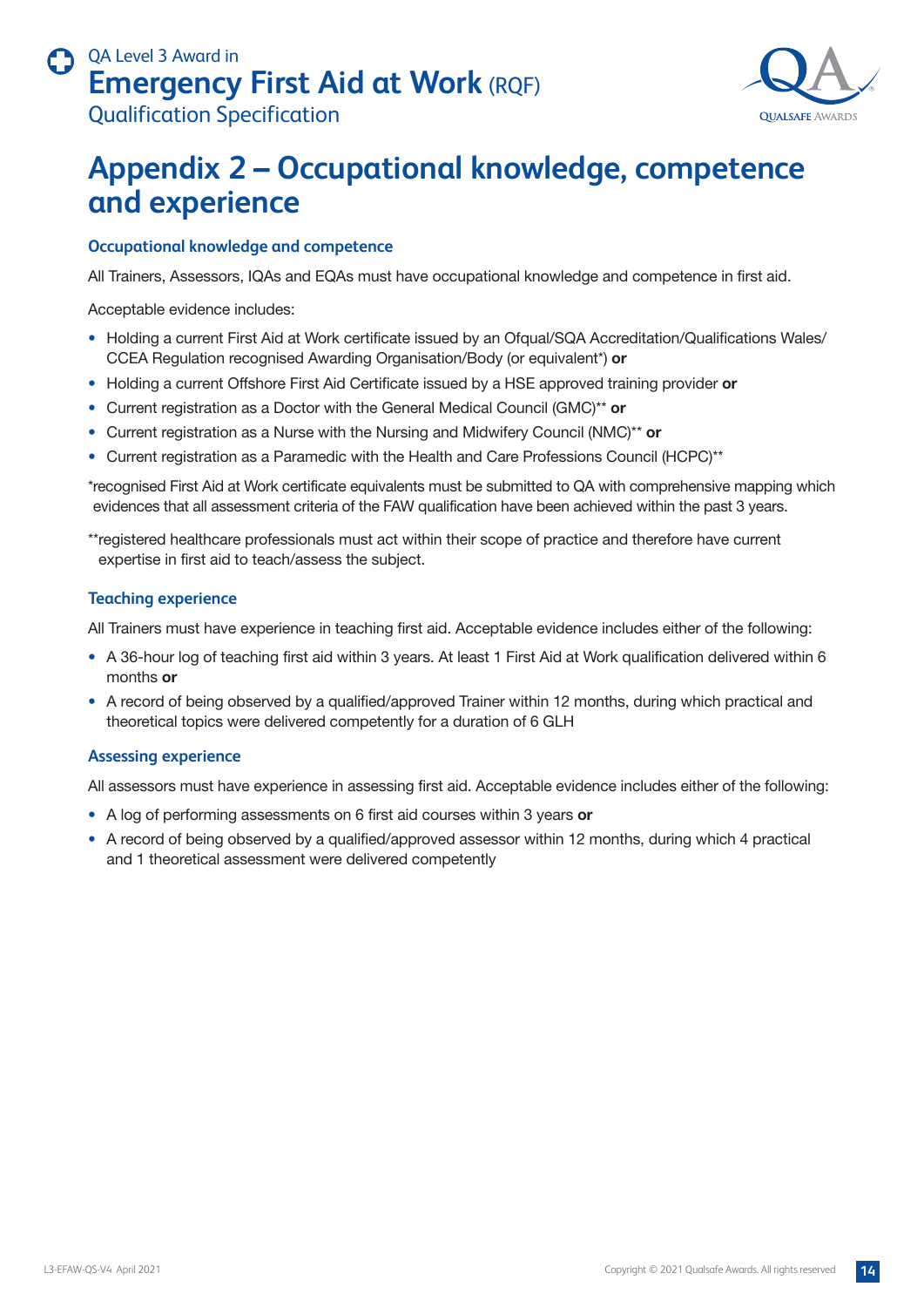

# <span id="page-14-0"></span>**Appendix 3 – Acceptable training/assessing qualifications**

This list is not exhaustive but provides a guide to acceptable training and/or assessing qualifications. Trainers who also assess Learners competence must hold an acceptable assessor qualification) to enable them to perform both functions.

| Qualification                                                                                                   | <b>Train</b> | <b>Assess</b> |
|-----------------------------------------------------------------------------------------------------------------|--------------|---------------|
| Current qualifications (available for new trainers/assessors to undertake):                                     |              |               |
| Level 3 Award in Education and Training                                                                         | $\sqrt{}$    | $\sqrt{ }$    |
| Level 4 Certificate in Education and Training                                                                   |              |               |
| Level 5 Diploma in Education and Training                                                                       |              |               |
| Level 3 Award in Teaching and Assessing in First Aid Qualifications (QCF or RQF)                                |              |               |
| Cert Ed/PGCE/B Ed/M Ed                                                                                          |              |               |
| SVQ 3 Learning and Development SCQF Level 8                                                                     |              |               |
| SVQ 4 Learning and Development SCQF Level 9                                                                     |              |               |
| <b>TQFE (Teaching Qualification for Further Education)</b>                                                      |              |               |
| Planning and Delivering Learning Sessions to Groups SCQF Level 6 (SQA Unit)                                     |              |               |
| SCQF Level 6 Award in Planning and Delivering Learning Sessions to Groups (SQA Accredited)                      |              |               |
| L&D Unit 6 Manage Learning and Development in Groups SCQF Level 8 (SQA Accredited)                              |              |               |
| L&D Unit 7 Facilitate Individual Learning and Development SCQF Level 8 (SQA Accredited)                         |              |               |
| L&D Unit 8 Engage and Support Learners in the Learning and Development Process SCQF Level 8<br>(SQA Accredited) |              |               |
| Carry Out the Assessment Process SCQF Level 7 (SQA Unit)                                                        |              |               |
| Level 3 Award in Assessing Competence in the Work Environment                                                   |              |               |
| Level 3 Award in Assessing Vocationally Related Achievement                                                     |              |               |
| Level 3 Award in Understanding the Principles and Practices of Assessment                                       |              |               |
| Level 3 Certificate in Assessing Vocational Achievement                                                         |              |               |
| L&D Unit 9DI Assess Workplace Competence Using Direct and Indirect Methods SCQF Level 8<br>(SQA Accredited)     |              |               |
| L&D Unit 9D Assess Workplace Competence Using Direct Methods SCQF Level 7 (SQA Accredited)                      |              |               |
| <b>Other acceptable qualifications:</b>                                                                         |              |               |
| <b>CTLLS/DTLLS</b>                                                                                              |              |               |
| PTLLS with unit 'Principles and Practice of Assessment' (12 credits)                                            |              |               |
| <b>Further and Adult Education Teacher's Certificate</b>                                                        |              |               |
| <b>IHCD Instructional Methods</b>                                                                               |              |               |
| <b>IHCD Instructor Certificate</b>                                                                              |              |               |
| <b>English National Board 998</b>                                                                               |              |               |
| Nursing mentorship qualifications                                                                               |              |               |
| <b>NOCN Tutor Assessor Award</b>                                                                                |              |               |
| S/NVQ Level 3 in Training and Development                                                                       |              |               |
| S/NVQ Level 4 in Training and Development                                                                       |              |               |
| PDA Developing Teaching Practice in Scotland's Colleges SCQF Level 9 (SQA Qualification)                        |              |               |
| PDA Teaching Practice in Scotland's Colleges SCQF Level 9 (SQA Qualification)                                   |              |               |
| PTLLS (6 credits)                                                                                               |              |               |

## **Continued on following page**